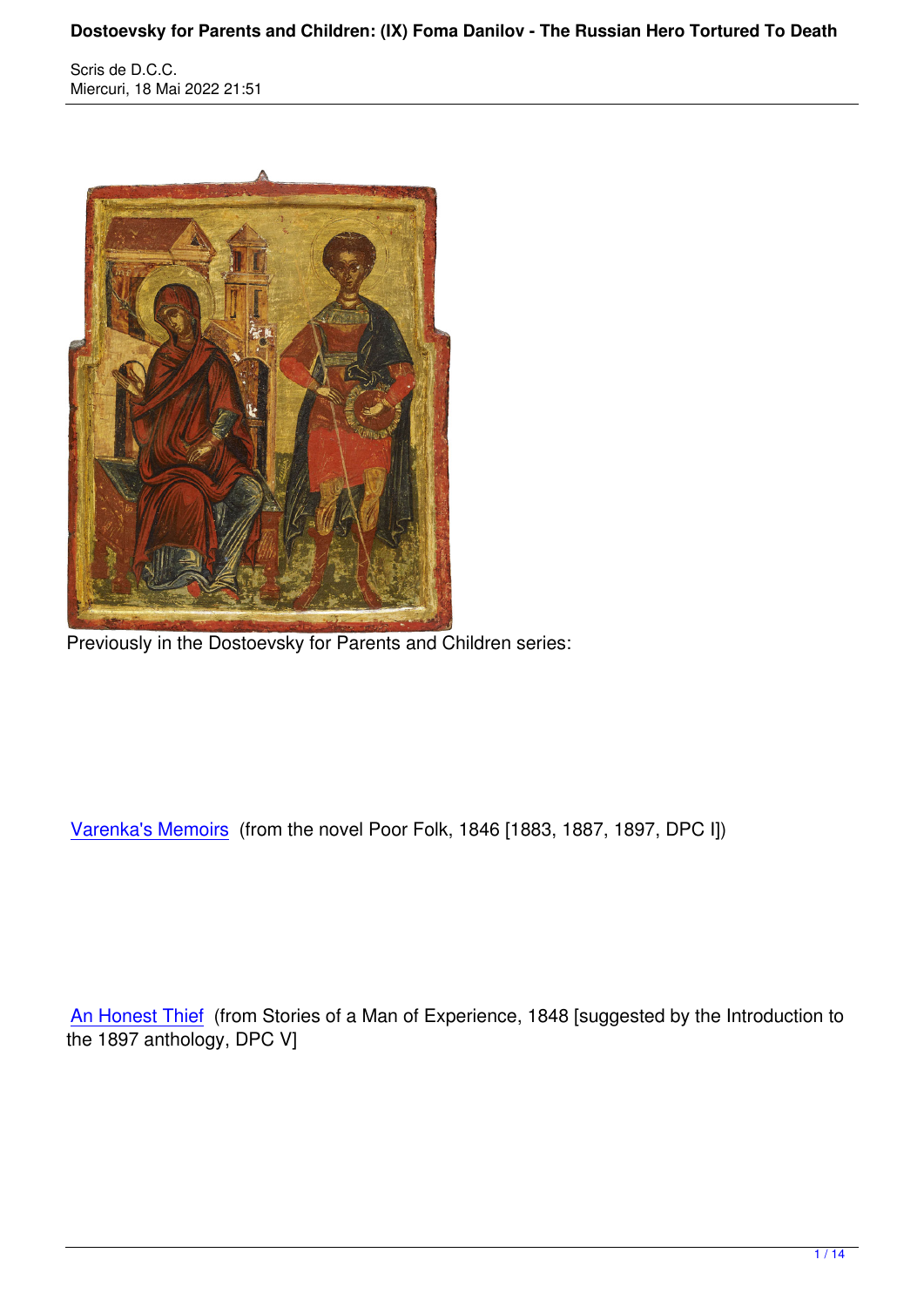Nellie's Story (from The Insulted and Injured, 1861 [1883, 1887, DPC VI]

At The Select Boarding School (from the novel The Adolescent, 1875 [1883, 1897, DPC II])

The Merchant's Story (from the novel The Adolescent, 1875 [1897, DPC IV])

A Little Boy at Christ's Christmas Tree (from The Diary Of A Writer, January 1876 [1883, 1897, DPC VII])

The Peasant Marey (from The Diary Of A Writer, February 1876 [1883, 1897, DPC III])

A Centenarian (from The Diary Of A Writer, March 1876 [1883, 1897, DPC VIII])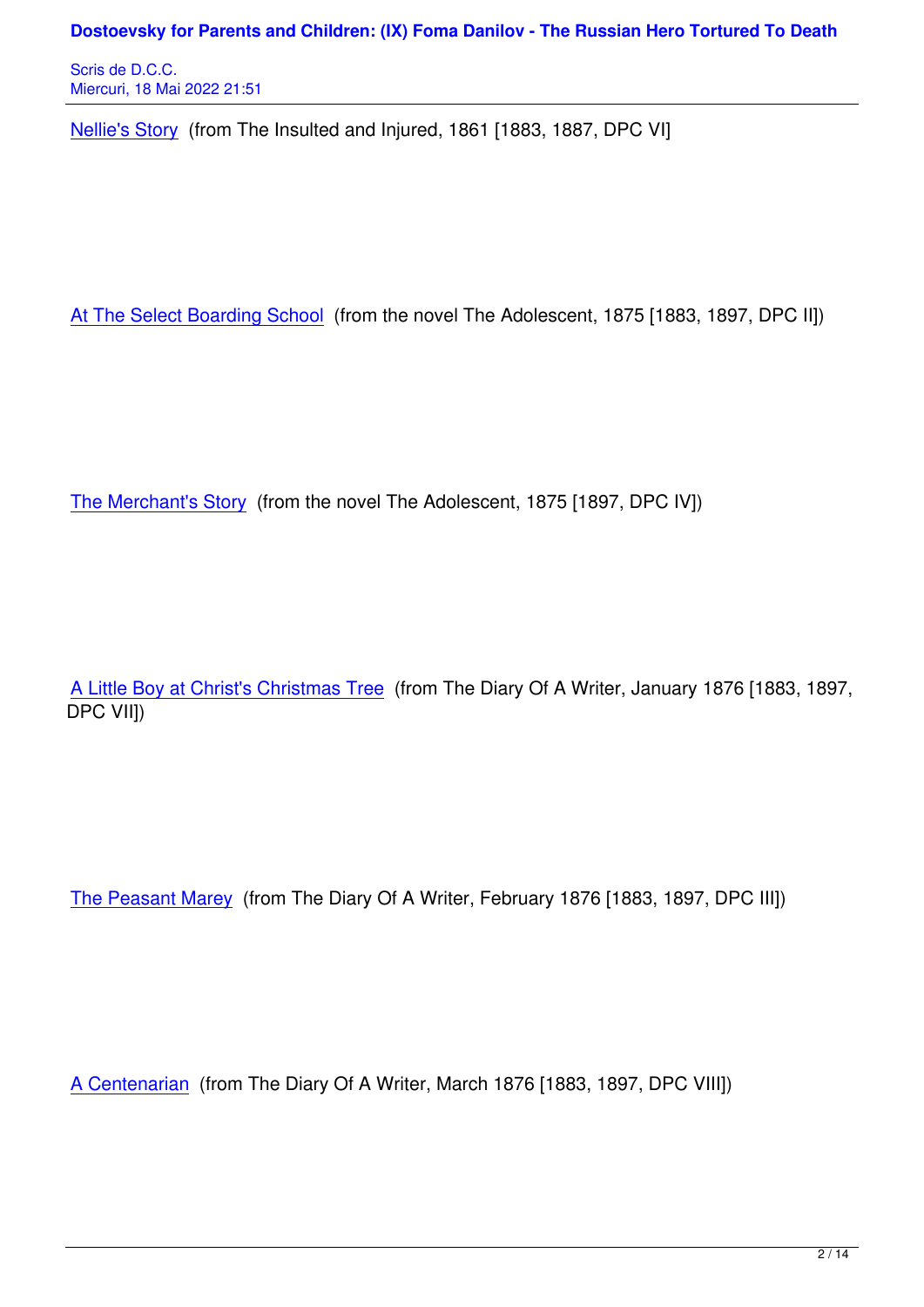{In square brackets we indicate the original Anna Grigorievna Dostoevskaya anthologies in which each story appeared, followed by its order of posting in the present Dostoevsky for Parents and Children (DPC) collection. Thus [1883, 1897, DPC II] means the story appeared in the first (1883) and third (1897), but not in the second (1887) Anna Dostoevskaya anthology, and was the second in this series of postings. Please find here our brief introduction to the original Dostoevsky for Children anthologies, and to this English online version.}

--//--

Today's reading is neither a story, nor an introduction to the Martyrology of the Church or the Lives of the Saints. It is an introduction to Dostoevsky's political journalism and ideals. Dostoevsky's fiction, as we have seen, even when inter-spread amidst journalistic pieces, like in A Writer's Diary, has an unmistakable "Dostoevsky quality". It is a "turning within". It reveals Dostoevsky's unmatched intuition for the "unseen warfare", and all his psychological, indeed often spiritual, inner depth.

We could even say that the more introspective a Dostoevsky story is, the better. Thus, Crime and Punishment is, perhaps, even more valuable than the "outwardly" more spectacular and politically hard hitting Demons (also see here, in Romanian.) Met. Anthony Khrapovitsky also sees the "laws of the heart", the most inner circles in Dostoevsky's creation, as the most precious: "Should the reader leave him [Dostoevsky] for some reason at one of the great circles of observations [national, historical, univ[ersal\],](index.php/ce-citim/708-bicentenar-dostoievski-intoarcerea-spre-interior.html) both of them would profit from keeping the riches of the previous, inner circles." Indeed he goes as far as to suggest that, as long as the inner spirit of Marmeladov lives on in the people (sinful? yes! apostate? no! vicious? yes! self-righteous? no! – and Dostoevsky's tentative portrait of Foma Danilov, below, hints at this aspect), the fragrance of Holy Russia lives on. Even without a state. Even should the state be turned into a colony. (Is there universal use-value in Met. Anthony's "Russian Idea"?)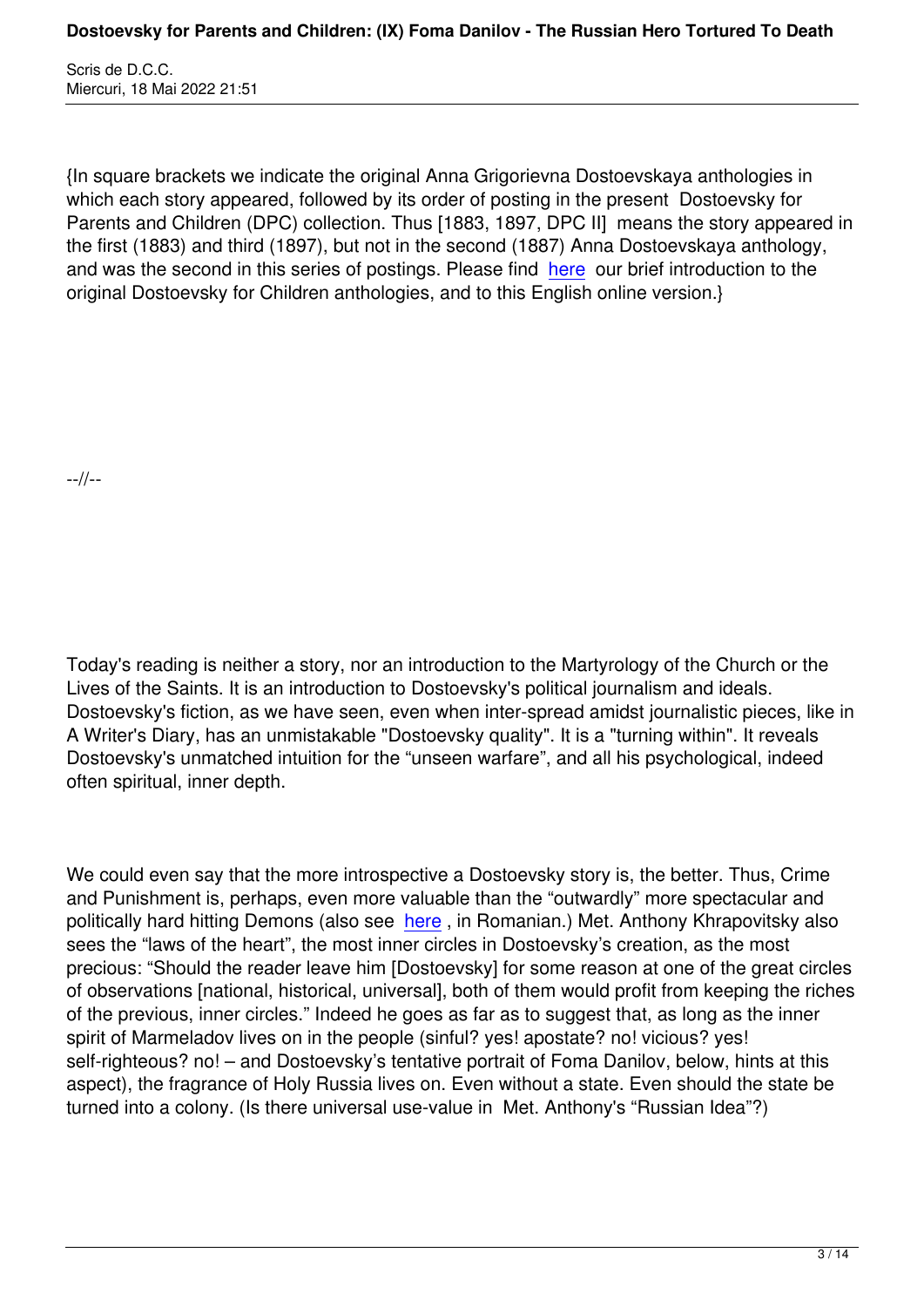Conversely, Dostoevsky's politics and "geopolitics", his "Russian Idea" (as far as non-Russians such as we can understand it) is a movement 'outwards'. A Don Quixotesque dream of the ever Romantic side of our author's soul (as he himself once seemed to admit, at the whimpering ending of the Russo-Turkish war, cf. J. Frank). A dream of national and universal reconciliation, of love, harmony, and brotherhood. "Alle Menschen werden Brüder ..." - with the religious ethos of the Russian People (of Foma Danilov, as Dostoevsky understands him) as catalyst. But notice (below, and even more in other pieces of journalism): there appears a crusading, secularizing, almost Westernizing stress, that seems unequal to both the "inner Dostoevsky" we know, and to the Orthodox understanding of such saints .

Indeed, there [was a Pan-Slavic precondition for Utopia, a](index.php/religie/725-kontoglou-on-understanding-the-military-saints.html)s our author saw it. It required more Messianic Imperialism of the post-Petrine (thus, essentially Western) kind. The idea was taken from Danilevsky, the leading proponent of Pan-Slavism. Danilevsky was a former companion of Dostoevsky's at the radical and utopian Petrashevky circle of their youth, later to turn nationalist, with a considerable influence on the shape of our author's political views. Danilevsky was also an inspiration for Shatov, in the Demons. A strange kind of "Slavophile", in real life and in fiction. Slavophile not in Christ, but "Slavophile" in lieu of Christ and of His Church. "The very fact is that you reduce God to a simple attribute of nationality …" (Stavrogin to Shatov, in The Demons)

In short, Dostoevsky's national and universal Utopia is as moving as Romanticism can be. But it is all too earthly. It seems to us a movement outwards and downwards from his fiction. Worldly, all too worldly. It may, however, have kept the author's contemporaries more spellbound than anything else – after all, it was largely built on their worldly ideas (Belinsky, Danilevsky, later Soloviev...). Almost a continuation of the Petrashevsky circle. Some see it even in fiction:

"The fact that the paradise of the Ridiculous Man - even if only an unrealizable ideal – is an earthly, not heavenly one suggests, as Konstantin Leontiev pointed out, that the moral ideals of the Utopian socialism of Dostoevsky's youth still held a deep attraction for him" (K. Lantz)

For our part, we feel that "The Dream of a Ridiculous Man" can evoke more uplifting contemplations (and the beautifully "anagogical" role of a suffering child, there, would recommend the story for the readers of this collection). Indeed, so can Dostoevsky's wonderful fiction in general. The above quote, then, is perhaps easier understood as the over-spilling of a reaction to our author's journalistic involvement, to his far more earthly and doctrinaire "geopolitical" messianism, that seemed to him in 1877 even realizable, manu militari. In other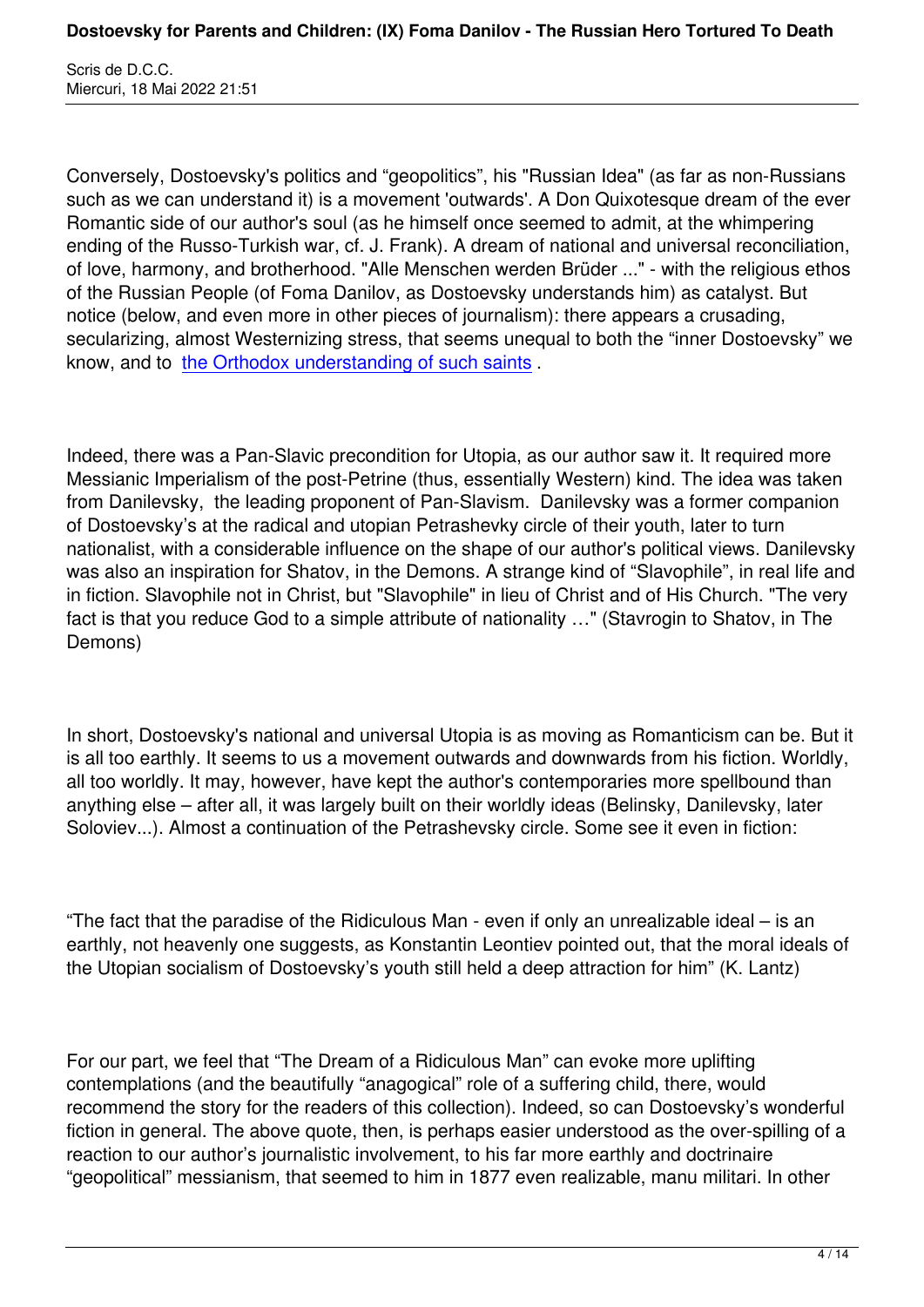words, politicized readings of Dostoevsky's fiction can be understandable. But they can also be impoverishing (comp. Met. Anthony, quoted below.)

Now, in the Church it is Christian otherworldliness that begets holy martyrs, holy military saints and missionaries, holy confessors, and catacomb saints. The Kingdom not of this world resists the dream of worldly Utopia (comp. Fr. Seraphim Rose, Orthodox Survival Course, samizdat.) It is otherworldliness that begat Foma Danilov. Worldliness is what begat Smerdyakov, the explicit and deliberate opposite of Foma, in the Brothers Karamazov. Smerdyakov - the sadly foreboding incarnation of corrupt simplicity, without even the conservative veneer of his educated nihilist mentor, Ivan Karamazov, and thus, without any lingering restraints. "Fodder for the debacle that is to come", chillingly says Ivan, expressing a characteristically lucid presaging of his ineffable author.

At this juncture, we feel that this is not the place to discuss Dostoevsky's critics, how Leontiev, among them, predicted the failure of Messianic Pan-Slavism from the standpoint of the cultural and spiritual concerns of Holy Russia (but see the work of historian Victor Taki on this), or why the state could be but a necessary evil in the eyes of the classic, Orthodox Church and small community - oriented Slavophiles (yet note that for Met. Anthony, in view of the lessons of history, a profitable reading of Dostoevsky should take stock of this [aspect, cf. b](https://concordia-ab.academia.edu/VictorTaki)elo[w.\)](https://www.academia.edu/14407483/Konstantin_Leontiev_and_the_Social_Critique_of_Tanzimat_Turkey)

Rather, we feel that the most urgent question for our homeschooling readers could be: what, then, is the "inner-rooted" account that best makes sense of Holy Russia? What is the account that makes intelligible its past, present, and future, war and peace, its outer life in light of the inner? The account against which to understand both Dostoevsky and Leontiev, say, the holy missionaries and the Tsars, and the Westernizers of various shades, in order - so to speak – to separate the wheat from the chaff? The grand otherworldly account that lovingly but discerningly makes intelligible the Russian (and perhaps universal) "all".

If war and peace are downstream from inner life, if the worldly is downstream from the otherworldly, then such an account must come from the Church. This was recently illustrated on karamazov.ro

. For purposes of intuitive induction, we repeat below one of the beautiful excerpts given previously, adding two more. Their common horizon, we feel, could be where the n[eeded](index.php/religie/725-kontoglou-on-understanding-the-military-saints.html) [account begins. A](index.php/religie/725-kontoglou-on-understanding-the-military-saints.html) starting point for the discerning of the spirits, in Dostoevsky's world and beyond.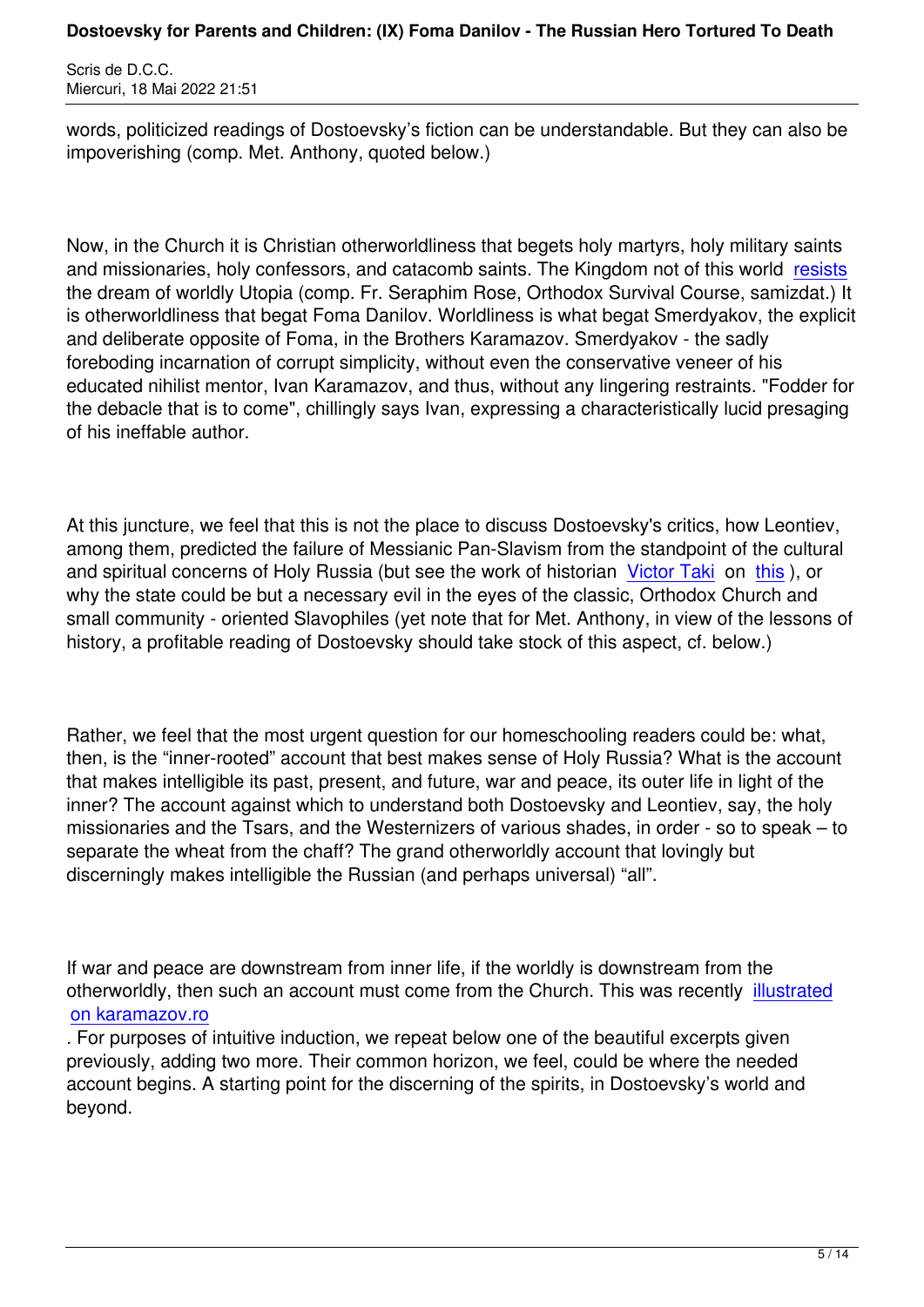(If not for space and translation constraints, we would also have included here St. Ignatius Brianchaninov's "Archpastoral appeal concerning the issue of the liberation of the peasants from serfdom" of May 1859, for a basic understanding the larger spiritual-political context of Dostoevsky's age, and of Russia in general. It is a pastoral tour de force, a true Orthodox Survival Course in One Lesson for all times and places, by the hand of a holy man in every way commensurable to the greatest luminaries of the Russian Century. Our diligent readers will definitely want to study it. We are considering a short separate selection, if only in machine-translation ,

until a better one becomes available.)

Met. Anthony Khrapovitsky:

[W]e value Dostoevsky so highly not only as an expert diagnostician of our country's life but also as a teacher, a therapist who is capable of helping us even if our patient, Russia, had both its hands amputated; that is, was deprived of its statehood. And what is the state? Actually, it is the "people's police" with threefold spying and tenfold executions, as the history of the French and Russian communes have demonstrated. Pressing all the policies of public life into a state uniform, even the most Republican "uniform," is above all highly unliberal. Dostoevsky was quite right when, in the "Epilogue" to the "Pushkin Address", he tried to convince Professor Gradovsky (an advocate of law and order), that the patriarchal principles of the life of our people are not only much more moral, but even more liberal than the constitutional and Republican orders, which give incomparably less room for private initiative and moral truth... Do not, therefore, consider Dostoevsky a representative of a party or a political trend: he stood far above those secondary areas of life and thought, although as a thinking man he could not avoid having definite opinions on these matters. Following our writer, we call upon our readers to keep separate the concepts of public life and the concept of statehood [mutatis mutandis, see also the example of Holy Tsar Nicholas II and St. Nicholas the Enlightener of Japan, below, and the Orthodox ideal of State-Church Symphony] and not to raise the idea of statehood to an absolute, not to consider the state to be of the highest importance, so that all other values, all other ideas would be evaluated from that point of view. One must recall that this is precisely the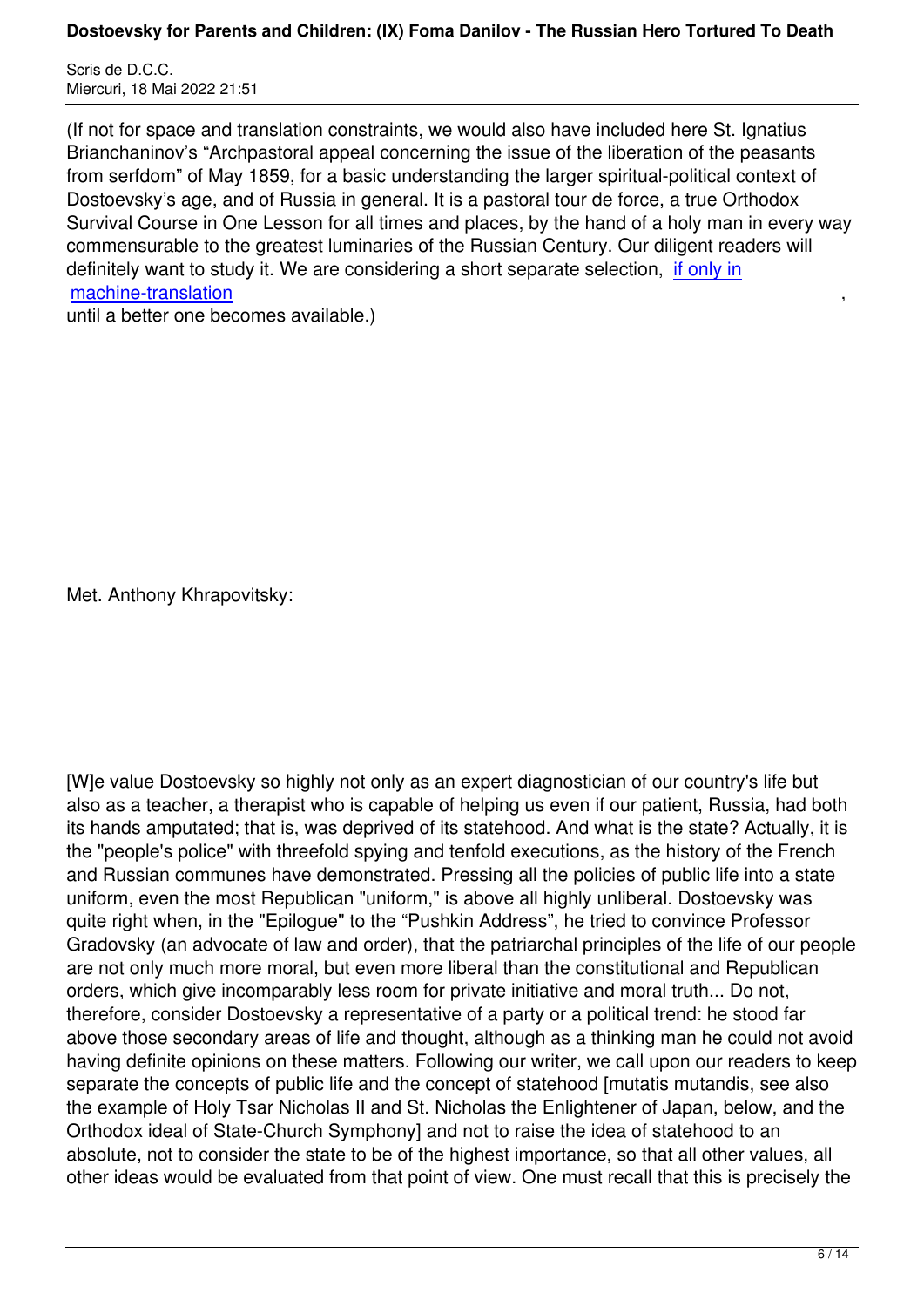Scris de D.C.C. Miercuri, 18 Mai 2022 21:51

substance of the falsehood of ancient pagan Rome, and this was the cause of its three century long vicious hostility toward Christianity, a hostility which was inspired by the first commandment of the Old Testament. The Roman Empire aspired to be the highest deity for all peoples, and therefore executed Christians with a cruelty unprecedented among barbarian people – not because of their dogmas, but because they considered moral truths and virtue, rather than the state, to be the highest value, the highest duty of humanity. Dostoevsky affirms such an understanding of ancient Rome. There is no culture or idea more hostile to Christianity than the idea of ancient Rome, he writes (Diary of a Writer [where he also sees Roman Catholicism as the inheritor of the "Roman Idea"; is Met. Anthony cautiously hinting, here, that a party-line reading of Dostoevsky could lead us straight into the arms of the Great Inquisitor?]).

(Concordance to Dostoevsky, L. Koehler transl.)

Holy Tsar Nicholas II and St. Nicholas, the Enlightener of Japan:

Conflict was brewing between Russia and Japan. On the night of January 26 to 27, 1904, hostilities broke out between the two countries, breaking the peaceful state of Vladykas missionary labors. As a true shepherd of his flock, Bishop Nicholas did not leave Japan in the terrible years of war, and remained together with his flock.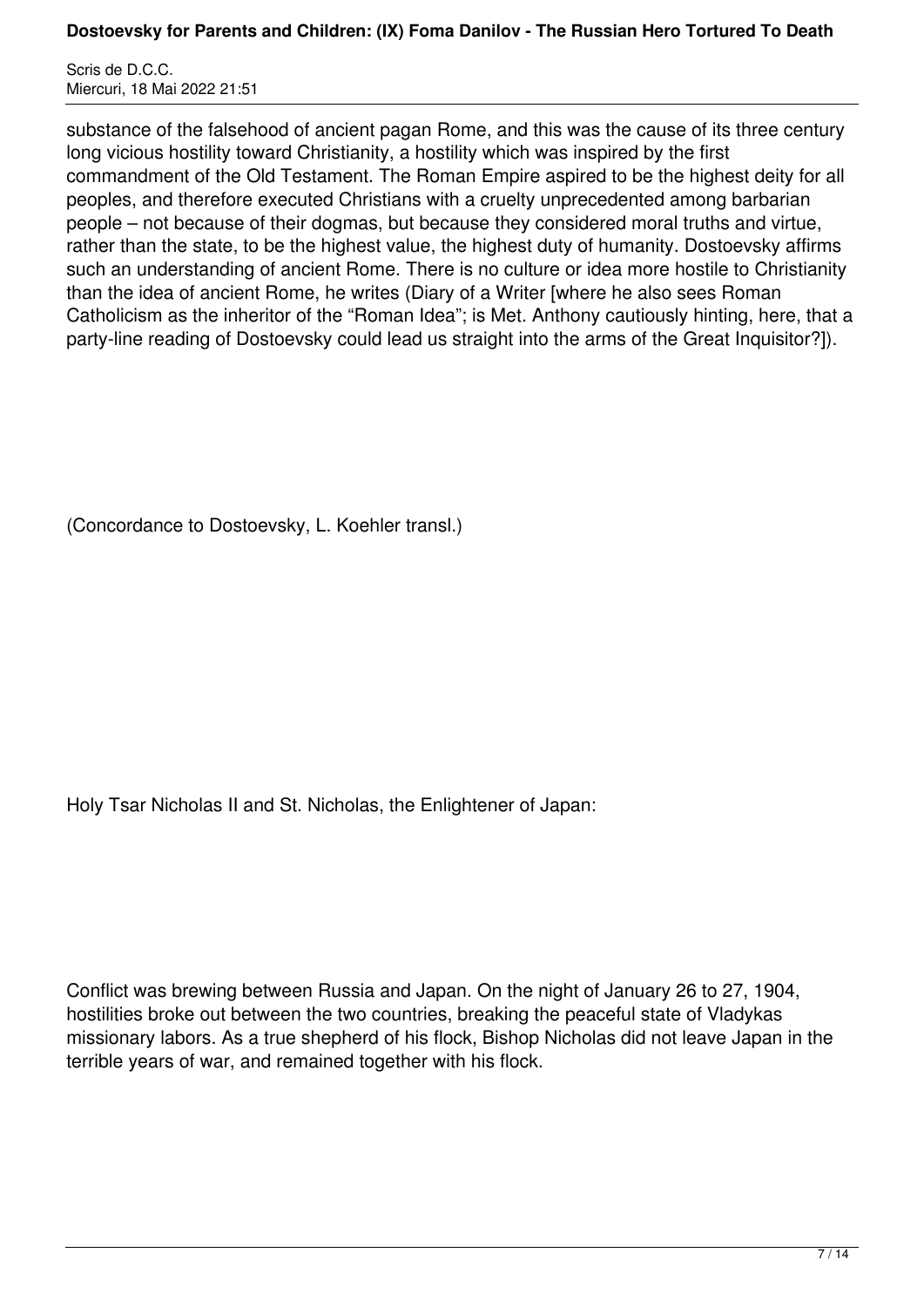Scris de D.C.C. Miercuri, 18 Mai 2022 21:51

The Japanese Church must not be left without a bishop, and therefore I am staying here, read his report to the Holy Governing Synod. Since the beginning of the war, the mission, its head, and all Japanese Orthodox suffered violent attacks of malice, hatred, and slander. Persistent calls for the destruction of the Orthodox cathedral were heard. As acknowledged by the Japanese themselves, the mission and its cathedral survived only because the Russian side was losing. From the first days of the war, Vladyka Nicholas blessed his flock to pray so that victory would be granted to the Japanese people, and he, as a true patriot of his homeland, Russia, deprived himself of participation in the common worship. Now all of his attention turned to the aid of the Russian prisoners of war: he supplied them with books, and he sent priests to visit them. When the war was over, he was engaged in building graves for the Russian soldiers who died in captivity.

Tsar Nicholas II understood and appreciated the labors of the Japanese hierarch. After the war was over, the Tsar wrote to him on October 9, 1905:

"You have shown to all of us how the Orthodox Church of Christ is alien to all worldly dominion and every tribal animosity, that She equally embraces with love all tribes and peoples. During the difficult time of war, when the weapons of combat broke the peaceful relations between peoples and rulers, you, fulfilling Christ's covenant, did not leave the flock entrusted to you, and the grace of love and faith gave you strength to withstand the test of fire, and in the midst of war and strife, to keep the world of faith and love in the Church erected through your labors."

It was also thanks to the moral influence of the saint that friendly relations between the two countries were soon reestablished and continued until the year 1917. As a reward for his services to the Orthodox Church, the Holy Ruling Synod elevated bishop Nicholas to the rank of archbishop.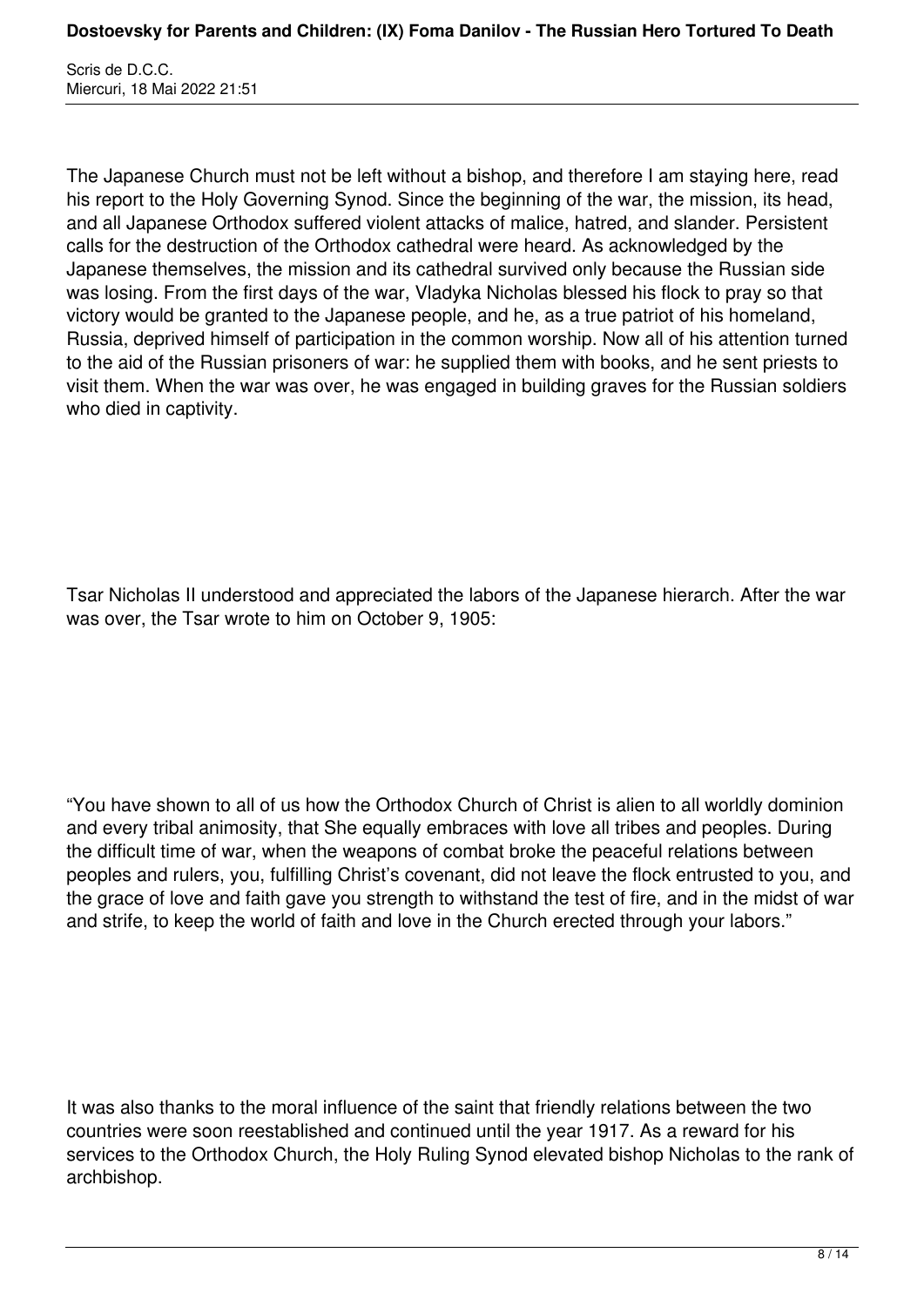(From the Life of St. Nicholas Kasatkin, the Enlightener of Japan)

St. Barsanuphius the Great:

Once certain of the Fathers besought Saint Barsanuphius to pray that God stay His wrath and spare the world. Saint Barsanuphius wrote back that there were "three men perfect before God," whose prayers met at the throne of God and protected the whole world; to them it had been revealed that the wrath of God would not last long. These three, he said, were "John of Rome, Elias of Corinth, and another in the diocese of Jerusalem," concealing the name of the last, since it was himself.

(From the Letters of Sts. Barsanuphius and John, paraphrase taken from here .)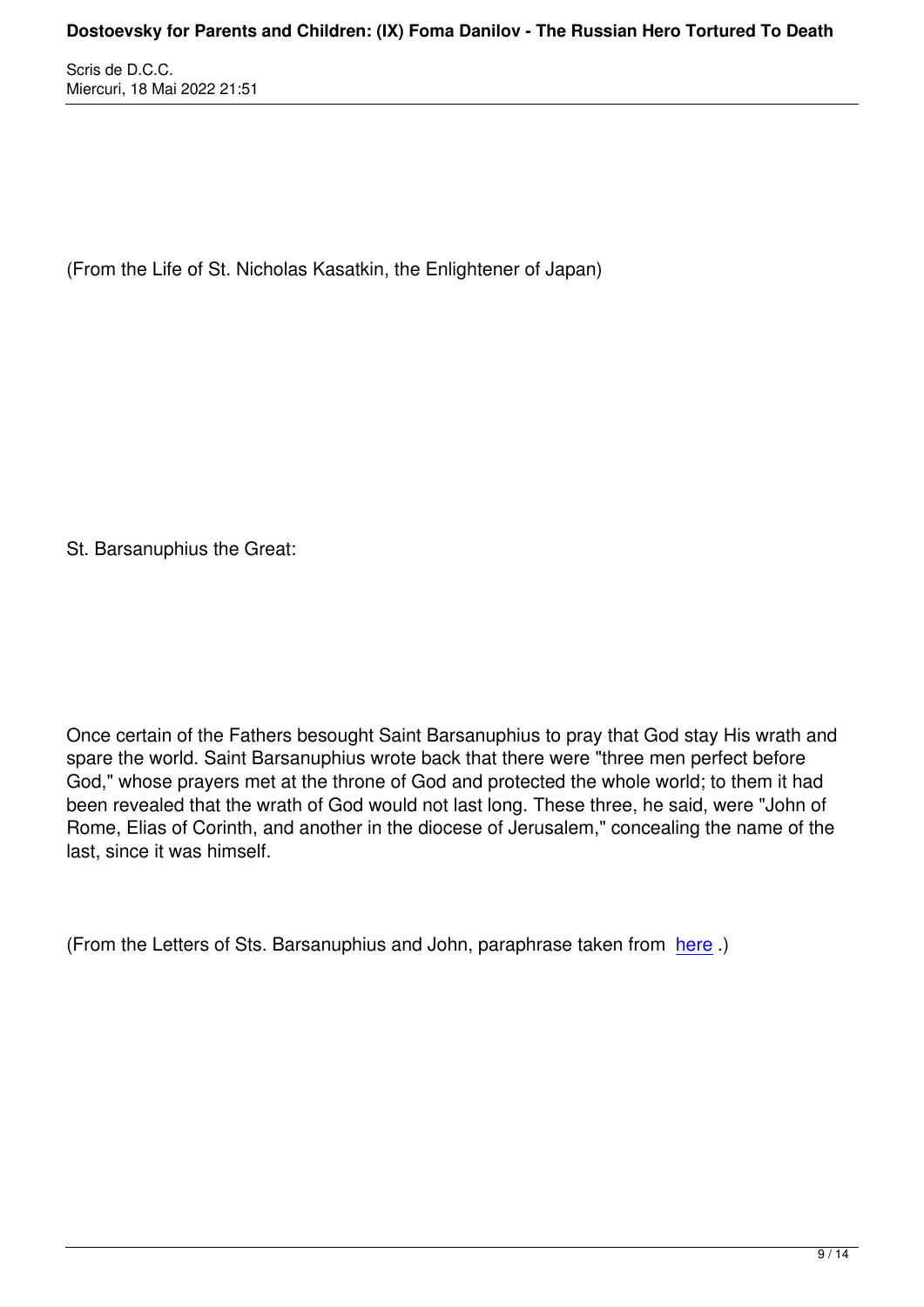Scris de D.C.C. Miercuri, 18 Mai 2022 21:51

\*\*\*

F.M. Dostoevsky

# FOMA DANILOV - THE RUSSIAN HERO TORTURED TO DEATH (1877)

In the spring of last year all newspapers reprinted the news which appeared in The Russian Invalid about the martyr's death of a non-commissioned officer of the 2nd Turkestan Rifle Battalion, Foma Danilov; he was taken a prisoner by the Kipchaks and barbarously murdered by them on November 21, 1875, at Margelan, after having been subjected to many refined tortures because he had refused to enter their service and to embrace Mohammedanism. The Khan himself promised him pardon, reward and honors on condition that he renounce Christ. Danilov answered that he could not betray the Cross, and that as a subject of the Czar though in captivity, he had to abide by his duty toward the Czar and Christianity. The torturers, having tortured him to death, were astonished by the force of his spirit and gave him the name of "bogatyr," which means "valiant knight."

At the time this news item, though printed in all newspapers, caused but little comment in society, while the papers having published it in the form of a usual newspaper entre-filet, did not deem it necessary to dwell upon it particularly. In a word, in the case of Foma Danilov "it was quiet" in stock-exchange parlance. Subsequently, as is known, the Slavic movement came into being; thencame Cherniaiev, the Serbians, Kireev, donations, volunteers, and the tortured-to-death Foma was completely forgotten (i.e., by the newspapers), and recently additional details amplifying the earlier account have been received. It is reported that the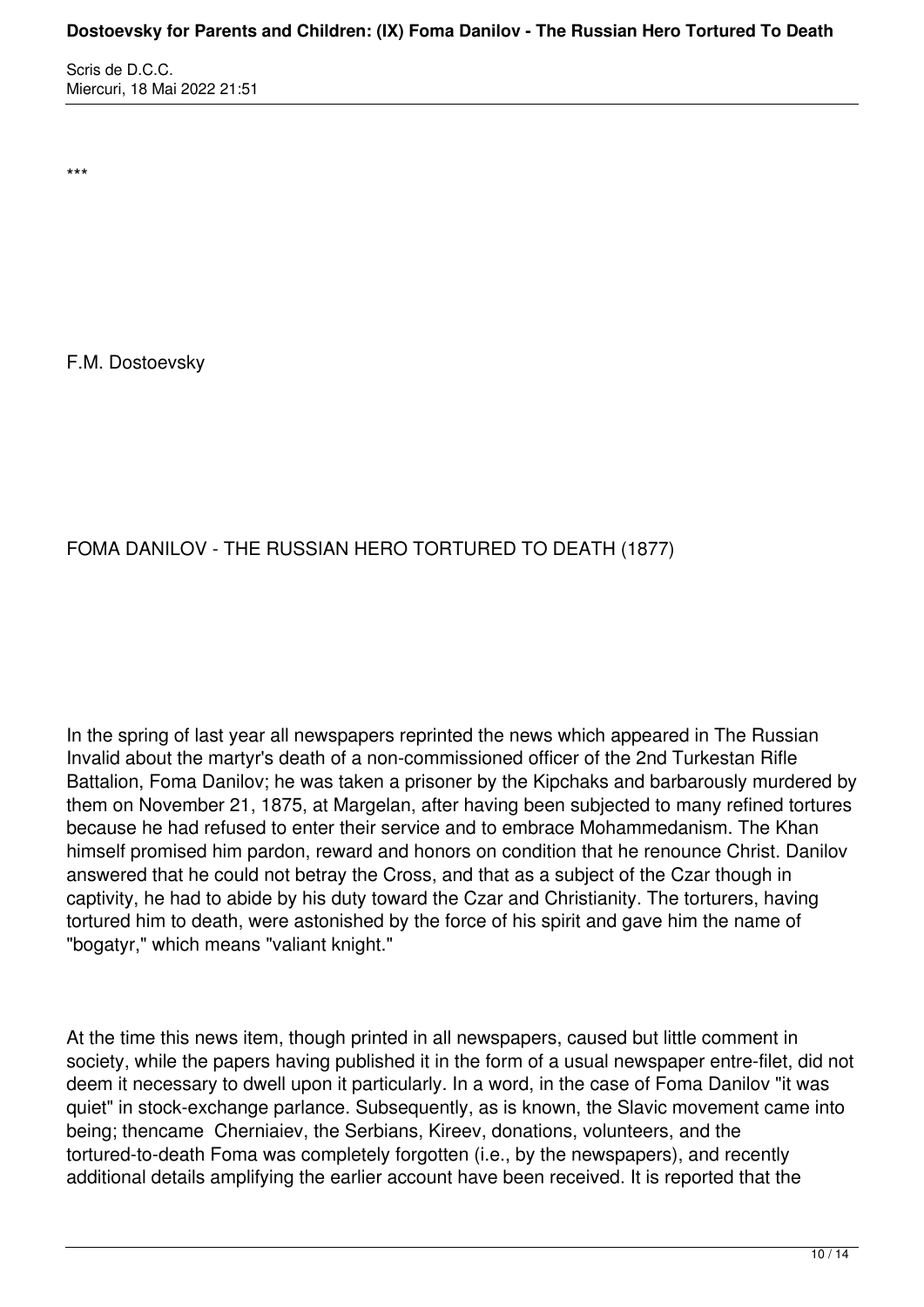Scris de D.C.C. Miercuri, 18 Mai 2022 21:51

Samara governor has made inquiries about the family of Danilov, who was a peasant of the village Kirsanovka of the Buguruslan county of the Samara province, and it was found that he was survived by his wife Evfrosinia of the age of twenty-seven and a six-year-old daughter Oulita who were in a destitute condition. Relief was given to them on the noble initiative of the governor, who applied to several persons requesting them to help the widow and the daughter of the martyred Russian hero, and to the Samara, provincial zemstvo assembly-with the proposal to place Danilov's daughter as a stipendiary in one of the educational institutions. Thereupon 1320 rubles were collected; 6oo rubles were set aside till the daughter's majority, the remainder of the sum was turned over to the widow, and the daughter was placed in a school. In addition the Chief of the General Staff notified the governor that the Emperor gracefully ordered that an annual life pension of 120 rubles be paid by the State Treasury to the widow. Thereupon . . . thereupon the matter probably will be again forgotten in view of the current anxieties, political fears, enormous problems awaiting their solution, bankruptcies, and so on, and so forth.

Oh, I do not mean to say that our society took an indifferent attitude toward this striking act as one not worthy of attention. It is merely a fact that little was said, or, more correctly, almost no one spoke about it particularly. However, perhaps, people somewhere did speak among themselves, among merchants, among the clergy, for instance, but not in society, not among our intelligentsia. Of course, the people will not forget this great death: this hero has suffered tortures for Christ and he is a great Russian. The people treasure this and will not forget, have never forgotten, such deeds.

And now I already hear, as it were, those voices so familiar to me: "No doubt, this is force; this we admit; nevertheless it is an obscure force which manifested itself in so-to-speak antediluvian, bureaucratized forms, and, therefore, why should we be particularly talking about the matter? It does not belong to our world; it would have been different had this force revealed itself intelligently, consciously. There are, you see, also other sufferers and other forces; there are infinitely loftier ideas, for instance, the idea of cosmopolitanism...."

Notwithstanding these sensible and intelligent voices, it seems to me permissible and altogether justifiable to say something particular about Danilov. Moreover, I even venture to maintain that our intelligentsia would have by no means humiliated itself had it dealt with this fact more attentively. For instance, first of all I am surprised that no astonishment was revealed precisely, astonishment. I am not speaking of the people: among them no astonishment is needed and there will be none: Foma's deed cannot seem to them extraordinary for the mere reason of their great faith in themselves and in their soul. They will react to this heroic exploit only by a strong sentiment and a great emotion. However, were a similar fact to occur in Europe, that is, the manifestation of such a great spiritual force among the English or the French, they would have certainly heralded it all over the world. Nay, listen, gentlemen, do you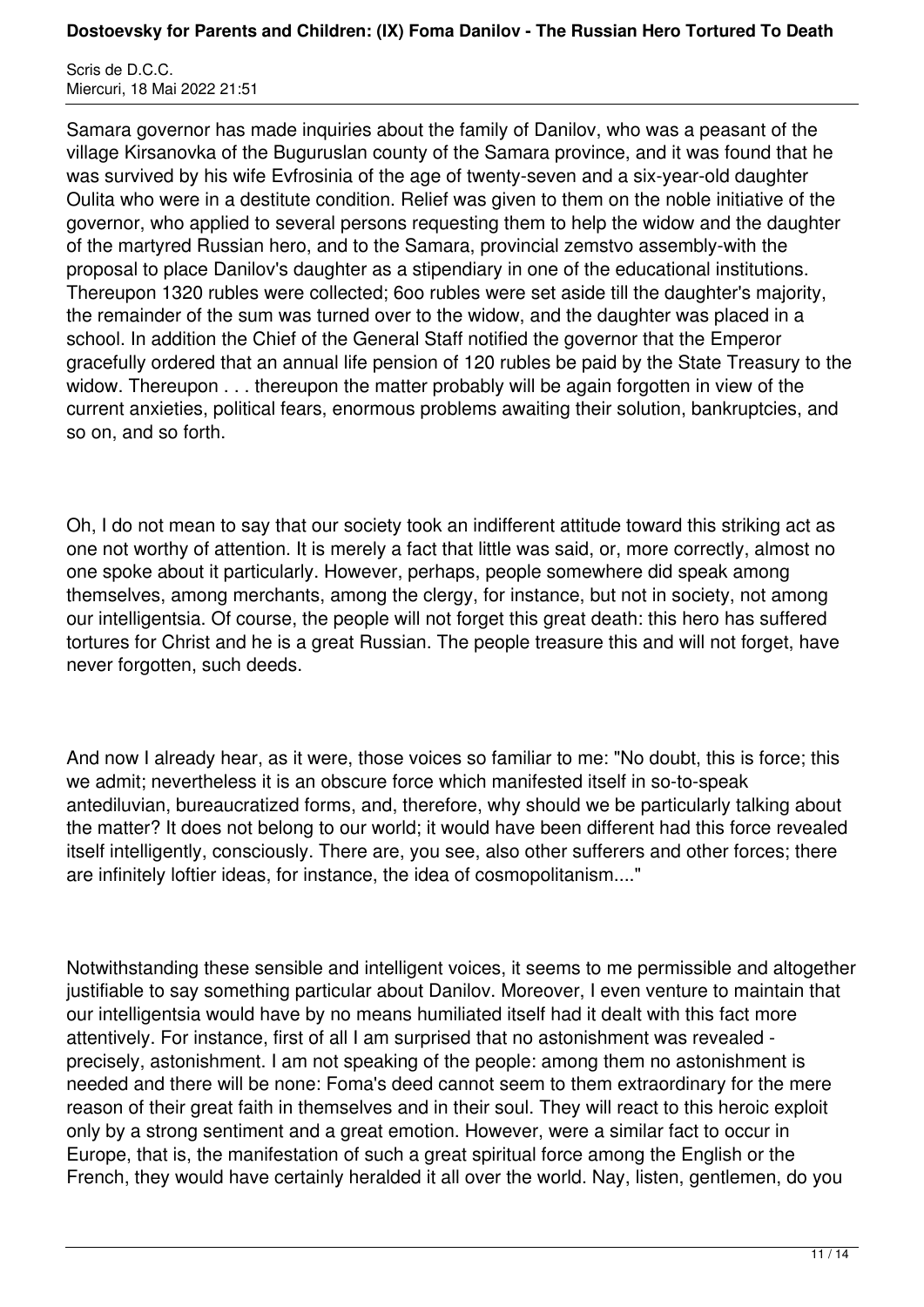Scris de D.C.C. Miercuri, 18 Mai 2022 21:51

know how I represent to myself this obscure soldier of the Turkestan battalion? - Indeed, this is, so to speak, the emblem of Russia, of all Russia, of all our popular Russia, the true image of that very Russia in which our cynics and profound sages are now denying the great spirit, every possibility of enthusiasm and of the revelation of a great thought and great feeling. Listen, none the less you are not those cynics, you are merely intelligently Europeanizing, that is, essentially, the kindest folk: in fact, you do not deny that in summer our people, here and there, did manifest extraordinary spiritual potency: men left their homes and children, and went to die for religion, for the oppressed, God knows whither and God knows with what means, exactly as the first crusaders nine centuries ago in Europe, - those very crusaders whose reappearance Granovsky, for example, would have considered almost ridiculous and offensive "in our age of positive problems, progress," etc. Let this summer movement of ours be, in your opinion, a blind and even insensible movement, a so-to-speak "crusaders' " movement. Nevertheless, it cannot be denied that it was firm and magnanimous - if it be viewed from only a slightly broader standpoint. A great idea was awakening, an idea which, at once, has lifted, maybe, hundreds of thousands and millions of souls from inertia, cynicism, debauch and ugliness in which. Prior to that, these souls had been submerged. You know, of course , that our people are considered kindhearted and even intellectually most gifted, but still an ignorant elemental mass devoid of consciousness, almost solidly addicted to vices and prejudices, almost solidly indecent. But you see, I will venture to express, so to speak, an axiom: in order to judge the moral force of people and what they are capable of in the future, one has to take into account not that level of indecency to which, temporarily, even though in their majority, they have sunk, but that elevation of the spirit which they are capable of attaining when the time comes. Indecency is a temporary misfortune, always dependent upon past and transitory circumstances, upon slavery, secular oppression, inveterateness, whereas the gift of magnanimity is a perpetual, elemental gift which is born with a people, one which is all the more to be valued if, despite centuries of slavery, oppression and misery, it is still preserved intact in the hearts of the people.

Seemingly, Foma Danilov was one of the most ordinary and inconspicuous specimens of the Russian people, inconspicuous as the Russian people themselves. (Indeed, to still quite a few they are altogether inconspicuous.) Perhaps, in days past, he had been leading a loose life; he may have been fond of drinking; maybe, he even did not pray much, although, of course, he always remembered God. And all of a sudden he is being ordered to change his religion under the threat of a martyr's death. In this connection one has to recall what these tortures, these Asiatic tortures are! He faces the Khan himself, who promises him his favors, and Danilov understands perfectly that his refusal unfailingly will anger the Khan, will vex the ambition of the Kipchaks because "this Christan dog dares to despise Islam to such a degree." Yet, notwithstanding everything that awaits him, this inconspicuous Russian man endures the cruelest tortures and dies astonishing his torturers. You know, gentlemen, that none of us would have done this. To assume martyrdom in public, at times, is even sightly; but here the thing transpired in utter obscurity, in a remote locality; no one was looking at him; besides Foma himself could not have thought, and certainly did not suppose, that his heroic deed would be heralded all over Russia. I believe some of the martyrs, even during the first centuries of the Christian era, when enduring their tortures, were partly consoled and alleviated by the conviction that their death would serve as an example for the timid and oscillating ones, and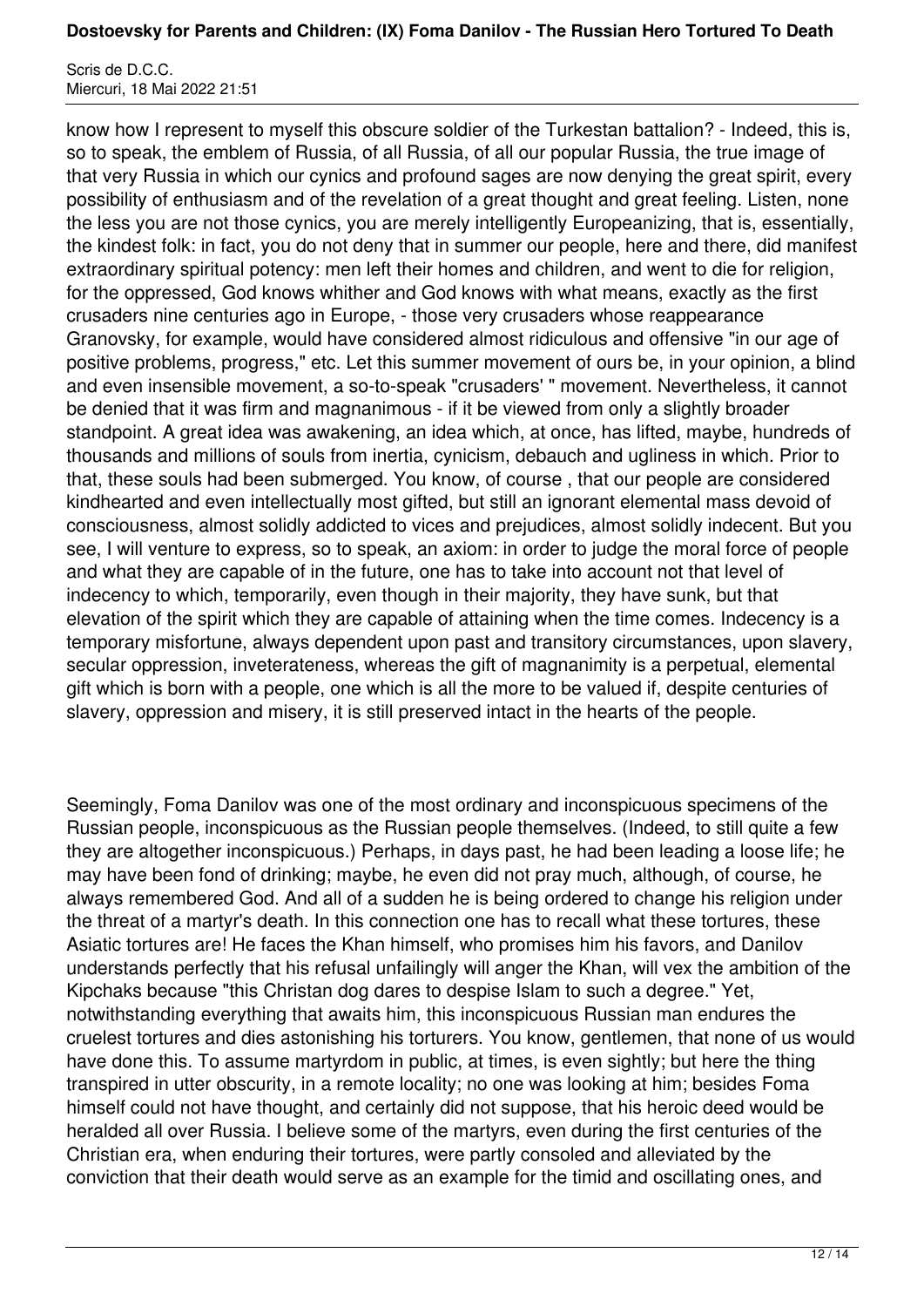Scris de D.C.C. Miercuri, 18 Mai 2022 21:51

would increase the number of the followers of Christ. For Foma even this great consolation could not have existed: who would find it out? -He was alone among his torturers. He was still young. Over there, somewhere, were his young wife and daughter. Never is he going to see them again. But be it so : "Wherever I may be, I will not act against my conscience, and I will endure the tortures." - Indeed, this is truth for truth's sake, and not for the sake of ostentation! And no iniquity, no sophism with conscience: "1 shall embrace Islam ostensibly; I shall not yield to temptation; no one is going to see. Later I shall pray for forgiveness; life is long. I shall perpetrate good deeds." There was nothing of the kind: astounding, primitive, elemental honesty. Nay, gentlemen, we should hardly have acted in this manner!

But this is - we, whereas to our people Danilov's exploit, I repeat, is, perhaps, even not surprising. Therein is the point that precisely here we have, as it were, the portrait, the full picture of the Russian people. This is precisely what makes the thing dear to me and, of course, to you. Likewise our people love truth for its own sake and not for ostentation. And let them be coarse and ugly and sinful and inconspicuous, but when their time comes, and a cause of general popular truth arises, then you will be astounded by that measure of spiritual freedom which they will reveal despite the pressure of materialism, passions, pecuniary and material greed, and even in the face of dread of the cruelest martyr's death. And they will do and manifest all this simply, firmly, without claiming any reward or commendation, without making a display of themselves: "That in which I believe, I confess." In this respect even the most obdurate wranglers about "reaction" in the people's ideals have nothing to say, since it is unimportant whether or not an ideal is reactionary; the important point is the ability to reveal the strongest will for the sake of a magnanimous exploit. (This ridiculous little idea about "reaction" I introduced here for the sake of complete impartiality.)

You know, gentlemen, the question must be put squarely: I maintain that we have nothing to teach such a people. This is a sophism but sometimes it does come to my mind. Why, of course, we are more educated than the people, but the trouble is - what are we going to teach them! Of course, I am not speaking of trades, technique, mathematics; these may be taught even by hired travelling Germans, if we should fail to teach them. But what are we going to impart? For we are Russians, brethren of this people, and this means that we must enlighten them. And yet what do we have to impart to them from among the things that are moral and lofty? What shall we explain to them? With what shall we illume their "obscure" souls? The enlightenment of the people - this, gentlemen, is our right and our duty, - this is a right in the highest Christian sense: he who knows the good, the true word of life, must, is duty bound, to convey it to him who knows not, to his brother groping in darkness - thus it is according to the Gospel. Now, what shall we convey to the groping that he does not know better than we?

Of course, first of all, - teaching is useful, and one has to learn. Isn't this so? But the people, even before us, said: "Knowledge is light, ignorance is darkness." Eradication of prejudices, for